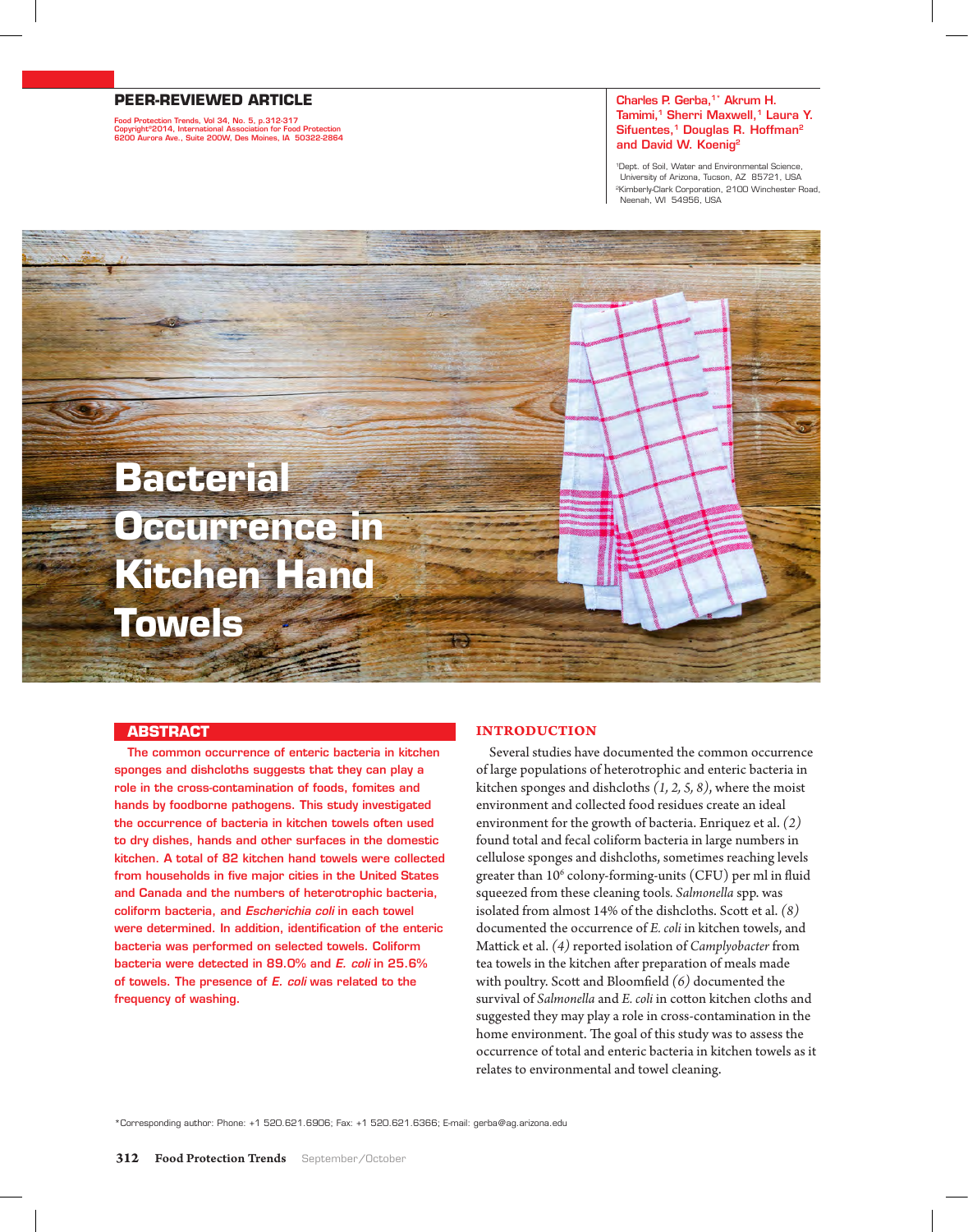#### **Material and Methods**

The study was conducted in five major cities in North America: Chicago, IL; Tucson, AZ; New Orleans, LA; Orlando, FL and Toronto, ON, Canada. The numbers of towels collected from each city is presented in *Table 1*. These cities represent different weather conditions, varying from cold to hot and from dry to humid.

Random households were selected in each city and towels were collected by going door to door and requesting one used towel from the kitchen. A survey of household towel use and characteristics also was conducted for each house selected. The information was obtained from the person in the household who provided the towel. A total of 82 kitchen towels were collected.

The questions in the survey were related to towel use and frequency of cleaning. These questions identified: age of towel in months, frequency of washing of towel in days per month, towel frequency of use, and the number of days since the towel was last washed.

Each collected and used kitchen towel was submerged in peptone broth (Difco, Sparks, MD) to extract bacteria from the towel. Each towel was placed in a stomacher bag with either 500 or 250 ml of peptone broth, based on towel size and the material's absorbance, to guarantee full soaking of the towel. Each towel was then manually kneaded in the peptone broth (Difco, Sparks, MD) for five minutes until the broth was completely absorbed by the towel. The broth was extracted from the towel by wringing the liquid out by pressing it against two stainless steel metal plates (AK Steel, Cincinnati, OH). The extract or dilution (10-fold dilutions in peptone broth) was plated on selective media for isolation of the various bacterial populations.

Each towel was tested for total bacteria (heterotrophic bacteria counts; HPC), coliform bacteria, and *Escherichia coli.* HPC were assayed by spread plating on R2A media (Difco, Sparks, MD) or after dilution (in phosphate buffered saline). After incubation for 5 days at 25° C, viable colonies were counted. Coliforms and *E. coli* were assayed by the most probable number (MPN) method, using the Colilert Quantitray method (IDEXX; Westbrook, ME), and enumerated after incubation at 35° C for 24 hours. A maximum of 100 ml of the towel extract could be assayed by this method. Selected coliforms and presumptive *E. coli* isolates from randomly selected towels were picked from petri plates and identified by use of API bacterial identification test kits 20E (bioMérieux, Marcy-l'Etoile, France).

The average area of the kitchen towels, for all cities, was calculated to be about  $1000 \text{ cm}^2$ , with a standard deviation of 150 cm2 . Therefore, it was decided to do all analyses on a per towel basis.

A database was developed, and all collected data from the survey and the laboratory analytical data were entered in the database (see *Tables 1 through 3*). Data were manipulated in various manners and multiple analyses of variance (ANOVA) were conducted on the data to assess relationships between demographics and characteristics of the towels and their use. Microsoft Excel was used for the analysis (Microsoft Corp., Redmond, WA). A completely randomized design was used to perform the ANOVA, with a rejection region of 5% using the *F* distribution.

### **Results**

The results for overall occurrence of the studied bacteria are presented as both arithmetic and geometric averages

| LOI O UI INIFINI CONCOCCO II UNII VALIONS CIUCS |              |              |                |               |               |                |              |              |             |
|-------------------------------------------------|--------------|--------------|----------------|---------------|---------------|----------------|--------------|--------------|-------------|
| City                                            | $HPC^*$      |              |                | Coliforms     |               |                | E. coli      |              |             |
|                                                 | Mean         | St. Dev      | $\mathbf n$    | Mean          | St. Dev       | $\mathbf n$    | Mean         | St. Dev      | $\mathbf n$ |
| Chicago                                         | $2.98E + 08$ | $6.12E + 08$ | 19             | $4.76E + 03$  | $1.10E + 04$  | 20             | $6.00E + 00$ | $1.92E + 01$ | 20          |
| Tucson                                          | $1.62E + 08$ | $2.31E + 08$ | 19             | $2.55E + 06$  | $1.11E + 07$  | 20             | $1.51E + 03$ | $6.73E + 03$ | 20          |
| New Orleans                                     | $9.42E + 08$ | $1.19E + 09$ | $\overline{4}$ | $5.50E + 03$  | $4.02E + 03$  | $\overline{4}$ | $1.05E + 01$ | $1.33E + 01$ | 4           |
| Orlando                                         | $8.30E + 07$ | $1.38E + 08$ | 18             | $3.97E + 0.5$ | $8.64E + 0.5$ | 19             | $7.24E + 03$ | $1.68E + 04$ | 19          |
| Toronto                                         | $9.49E + 07$ | $2.22E + 08$ | 19             | $1.04E + 04$  | $2.24E + 04$  | 19             | $1.34E + 00$ | $4.80E + 01$ | 19          |
| Average/Total                                   | $3.16E + 08$ |              | 79             | $5.93E + 05$  |               | 82             | $1.75E + 03$ |              | 82          |

# **TABLE 1. Average arithmetic mean of bacterial populations found on kitchen hand towels (CFU or MPN) collected from various cities**

\*HPC: Heterotrophic Plate Count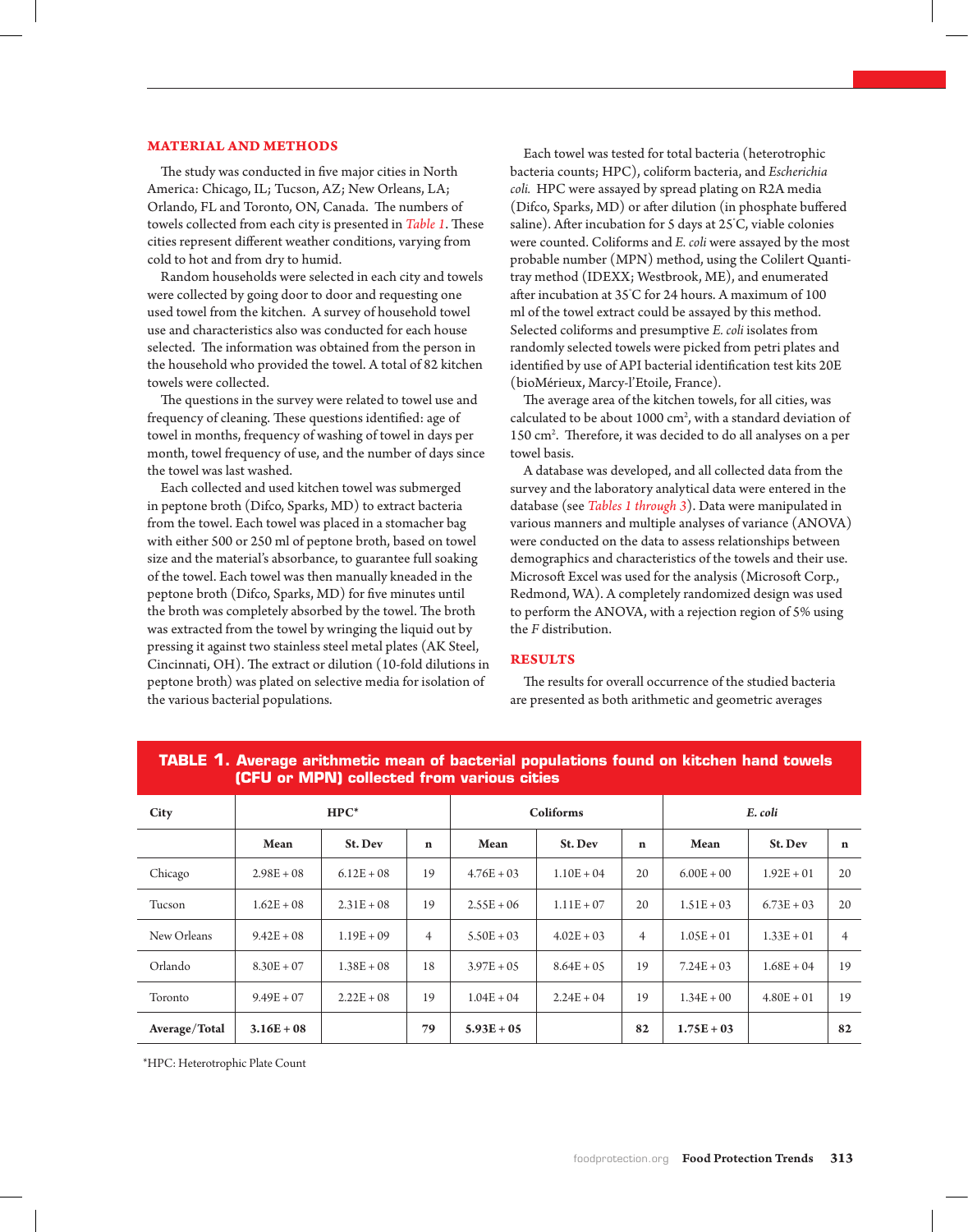| tiog <sub>40</sub> CFO or iviPN/cowel) collected from various cities |           |         |                |           |           |                |           |         |                |
|----------------------------------------------------------------------|-----------|---------|----------------|-----------|-----------|----------------|-----------|---------|----------------|
| City                                                                 |           | $HPC^*$ |                |           | Coliforms |                |           |         |                |
|                                                                      | Geo. Mean | St. Dev | $\mathbf n$    | Geo. Mean | St. Dev   | $\mathbf n$    | Geo. Mean | St. Dev | $\mathbf n$    |
| Chicago                                                              | 6.8       | 1.9     | 20             | 2.0       | 1.4       | 20             | 0.3       | 0.4     | 20             |
| Tucson                                                               | 7.6       | 1.3     | 20             | 3.4       | 1.8       | 20             | 0.4       | 1.0     | 20             |
| New Orleans                                                          | 8.3       | 1.1     | $\overline{4}$ | 3.7       | 0.3       | $\overline{4}$ | 0.7       | 0.7     | $\overline{4}$ |
| Orlando                                                              | 7.3       | 1.4     | 19             | 3.9       | 2.1       | 19             | 1.6       | 1.7     | 19             |
| Toronto                                                              | 6.1       | 1.7     | 19             | 2.8       | 1.4       | 19             | 1.3       | 0.5     | 19             |
| Average/Total                                                        | 7.2       |         | 82             | 3.2       |           | 82             | 0.9       |         | 82             |

# **Table 2. Average geometric means of bacteria found in kitchen towels (log10 CFU or MPN/towel) collected from various cities**

\*HPC: Heterotrophic Plate Count

| <b>TABLE 3. Statistical differences between parameters studied for kitchen towels collected</b><br>in the study |         |           |               |  |  |  |  |
|-----------------------------------------------------------------------------------------------------------------|---------|-----------|---------------|--|--|--|--|
| Parameter                                                                                                       | $HPC^*$ | Coliforms | E. coli       |  |  |  |  |
| Between cities                                                                                                  | <0.009  | <0.006    | $\leq 0.0003$ |  |  |  |  |
| Age of towel<br>$($ <12 or >12 months)                                                                          | 0.446   | 0.481     | 0.424         |  |  |  |  |
| Frequency of washing<br>$(3 \text{ or } > 4 \text{ days})$                                                      | 0.675   | 0.351     | 0.014         |  |  |  |  |
| Frequency of use<br>$(< 7$ times a day or >8)                                                                   | 0.012   | 0.981     | 0.780         |  |  |  |  |
| Last time washed<br>$(1$ day vs. >2)                                                                            | 0.066   | 0.321     | 0.172         |  |  |  |  |

\*HPC: Heterotrophic Plate Count

Note: Bold and underlined values indicate significant differences (*P* < 0.05).

*(Tables 1 and 2)*. Figure 1 shows that all kitchen towels for the 5 cities had at least  $1 \times 10^3$  CFU/towel, and some had HPC greater than  $1 \times 10^9$  CFU/towel. The overall average was  $3.16 \times 10^8$  CFU/towel. At least one MPN of coliform bacteria was found on towels collected from most cities, and values higher than  $1 \times 10^6$  MPN were observed in two cities (Tucson and Orlando).

*E. coli* concentrations on kitchen towels were about one MPN per towel, but values as high as  $1 \times 10^4$  CFU/towel were observed in some cities. Coliform bacteria were detected in almost all of the towels (89.0%) and *E. coli* in 25.6%.

The highest numbers of bacteria per towel were found in those collected from New Orleans and the lowest in towels collected from Orlando *(Table 1 and Fig. 1)*. Tucson had the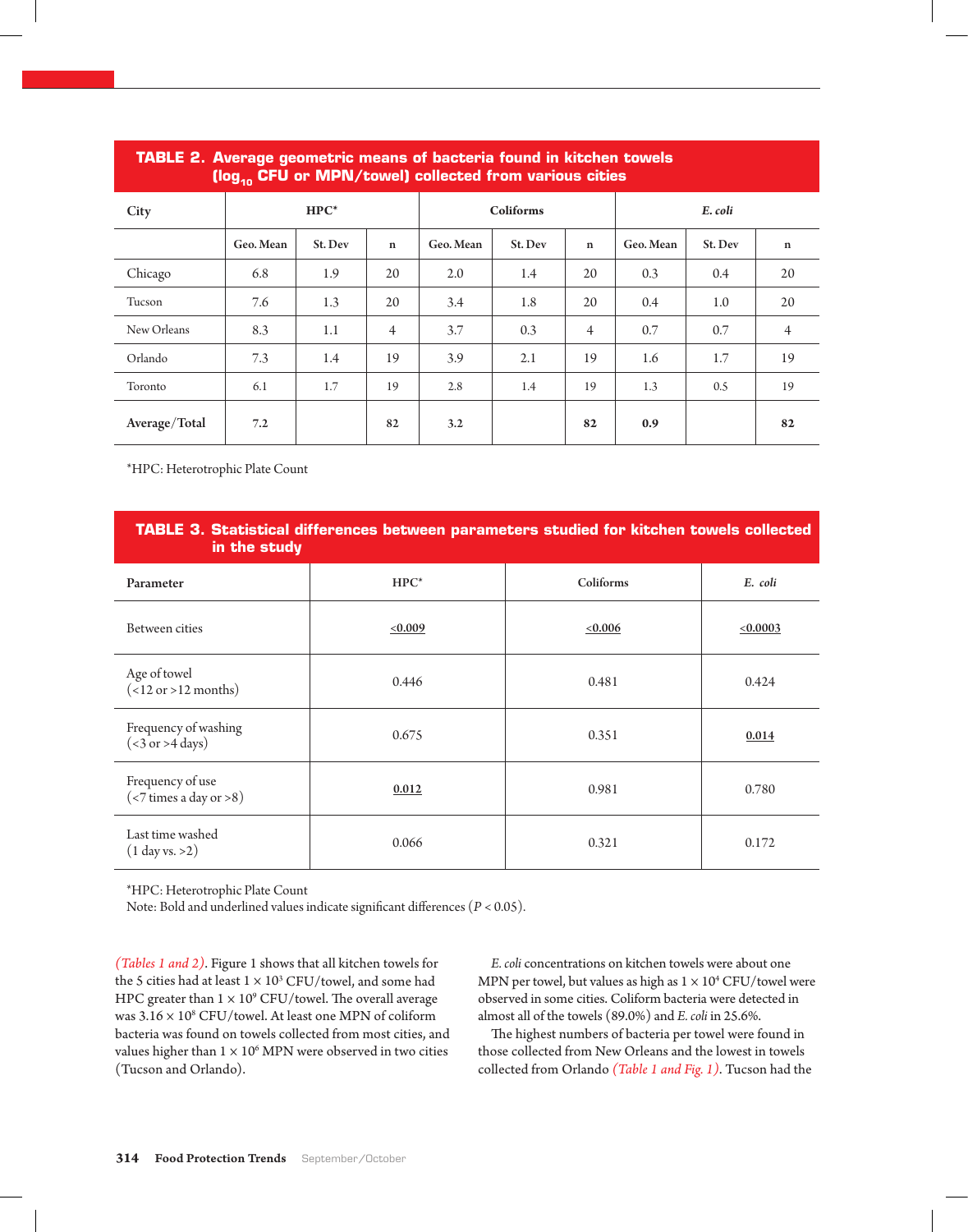

*Figure 1. Distribution of heterotrophic plate counts (HPC) found in kitchen towels collected from various cities; each value represents an individual towel.*



*Figure 2. Distribution of coliform bacteria numbers found on kitchen towels collected from various cities; each value represents an individual towel.*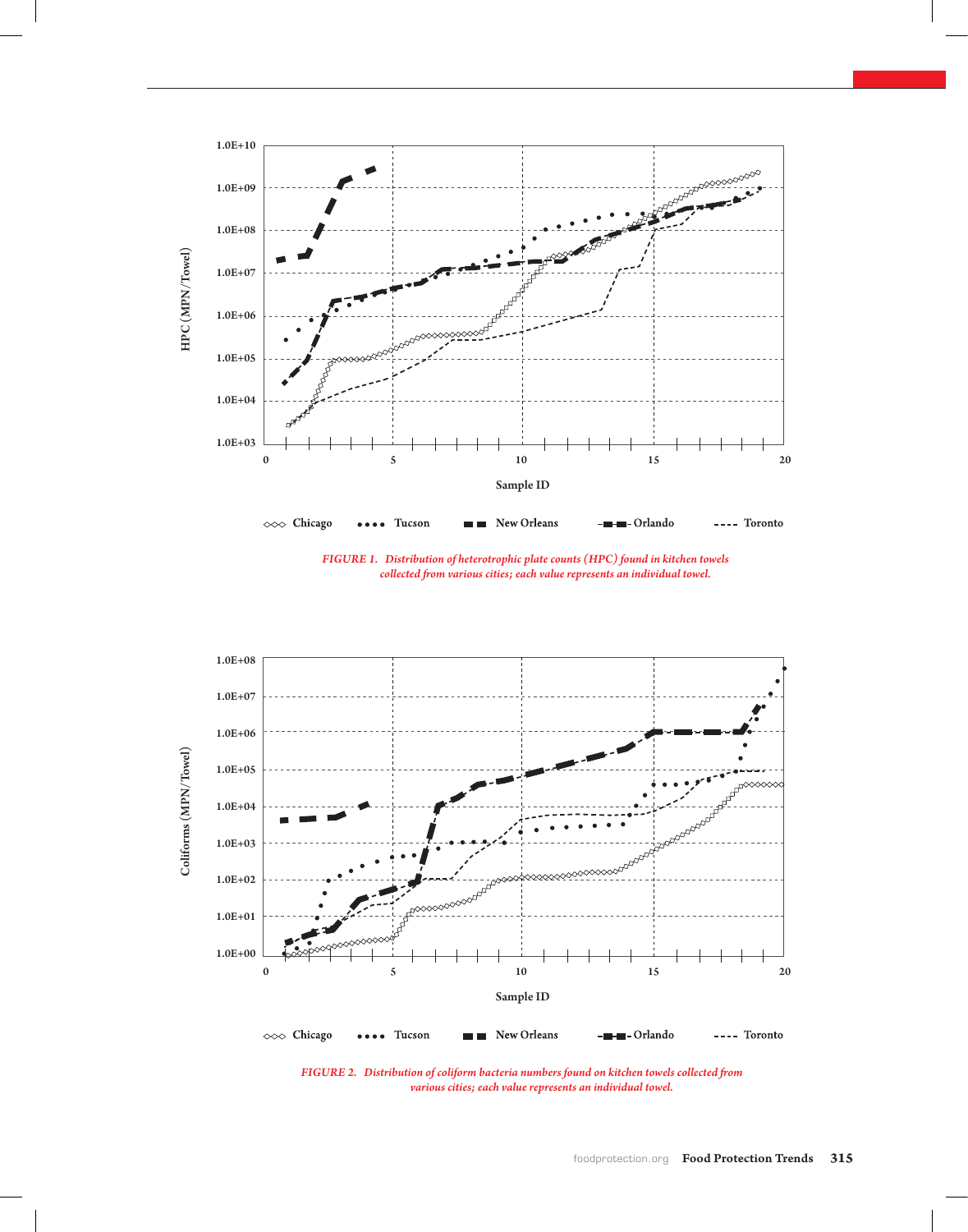

*Figure 3. Distribution of E. coli found on kitchen towels collected from five of the cities studied; each value represents an individual towel.* 

highest numbers of coliform bacteria in the towels, followed by number of *E. coli* isolated from towels collected in Orlando *(Table 1 and Figures 2 and 3)*.

Because the distribution of the bacteria exhibited a log normal distribution, it was log transformed for further analysis *(Table 2)*. There was a statistically significant relationship between city of collection and all types of bacteria isolated. Frequency of use was related to the numbers of HPC, while the concentration of *E. coli* was related to the frequency of washing. In addition to *E. coli*, other bacteria identified in the towels included *Enterobacter cloacae, Klebsiella pneumonia* and *K. oxytoca.*

### **Discussion**

This is the first study to address the concentrations and types of enteric bacteria in kitchen hand towels. Scott et al. *(8)* studied the occurrence of bacteria in kitchen towels in the United Kingdom but sampled the surfaces only by use of Rodac plates. In that study, *E. coli* was detected in 1.9% and coliforms in at least 4.1% of the kitchen towels. The genera of bacteria detected in their study were similar to the ones observed in the present study. We detected coliforms in 89.0% and *E. coli* in 25.6% of the towels. The greater numbers we observed are most likely because we extracted the bacteria from the towel using an eluent to obtain a total count of the bacteria on and within the towel.

The relationship between the numbers of bacteria and the different cities (excluding New Orleans, since it had so few samples) was statistically significant, which may reflect climate and different use patterns or types of food prepared. Statistically significant lower numbers of HPC occurred in towels that were washed less *(Table 3)*. *E. coli* numbers also were related to the frequency of washing, with numbers on towels being lower the more often they were washed. Age of the towel and days since last time washed did not influence the concentration of any of the bacteria in the towels. The results suggest that *E. coli* is particularly easily removed during washing or requires an unusually long time to colonize and grow in the towels. Coliforms, *E. coli* and *Salmonella* can survive the drying of kitchen cleaning cloths and regrow if the cloth becomes soiled again *(3)*.

Mattick et al. *(4)* also reported the isolation of *Camplyobacter* from a kitchen towel of a domestic kitchen after preparation of chicken naturally contaminated with the organism. The researchers attributed the isolation of this pathogen to poor hand washing, followed by wiping of the dirty hands after handling the chicken. The same group reported cross contamination of dishes when wiped dry with towels contaminated with *E. coli* O157:H7, *Salmonella* or *Campylobacter jejuni (4)*. The researchers recommended frequent replacement or decontamination of kitchen towels. Scott and Bloomfield *(7)* reported that detergent washing and drying of kitchen cloths in the kitchen only slightly reduced microbial